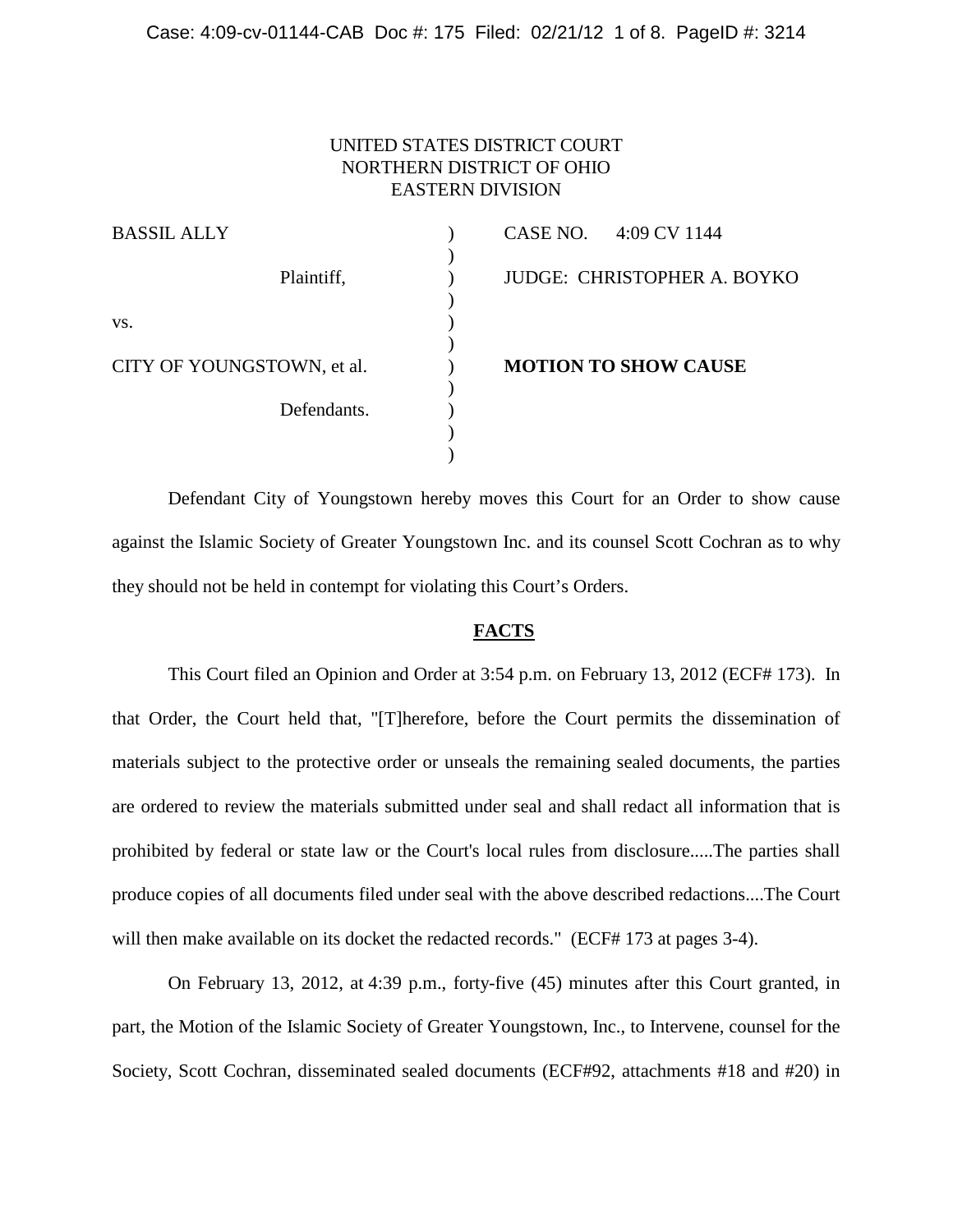#### Case: 4:09-cv-01144-CAB Doc #: 175 Filed: 02/21/12 2 of 8. PageID #: 3215

an un-redacted form as well as additional text messages. These materials unquestionably contained privileged work product conversations about pending criminal cases, discussions of victims of criminal activity, as well as private medical information. As well, they engender precisely the type of "strong privacy interests, concerning certain personal information of parties and non-parties" that this Court referenced in its Order (ECF #173, page 2). The released texts also include information regarding medical procedures, family member names, discussions of minor children, and other non-relevant and personal materials that are clearly subject to this Court's Protective Order. They were sent by attorney Cochran to two (2) reporters at the Youngstown Vindicator, a local newspaper. Attached as Exhibit A to this motion is Mr. Cochran's e-mail to the Vindicator disseminating these sealed documents.

It is unknown where Mr. Cochran obtained these sealed text messages; whether he disseminated the materials to others in addition to the reporters listed in his e-mail; and, whether he intends to continue disseminating them. It is for these reasons that the City brings this motion.

#### **LAW AND ARGUMENT**

Violations of protective orders and court orders, in general, subject parties (or non-parties with knowledge of protective orders) to the possibility of being held in either civil or criminal contempt. *See Quinter v. Volkswagen of America*, 676 F.3d 969, 972 (3rd Cir. 1980) (imposing civil contempt fines, attorney fees, and costs, for violation of protective order); *see also Doe v. Maywood Hous. Auth.,* 71 F.3d 1294 (7th Cir. 1995) (attorney's violation of protective order amounted to criminal contempt). In both these cases, the procedural process used by the harmed party was to file motions for orders to show cause. *See id.*; *Quinter*, *supra.*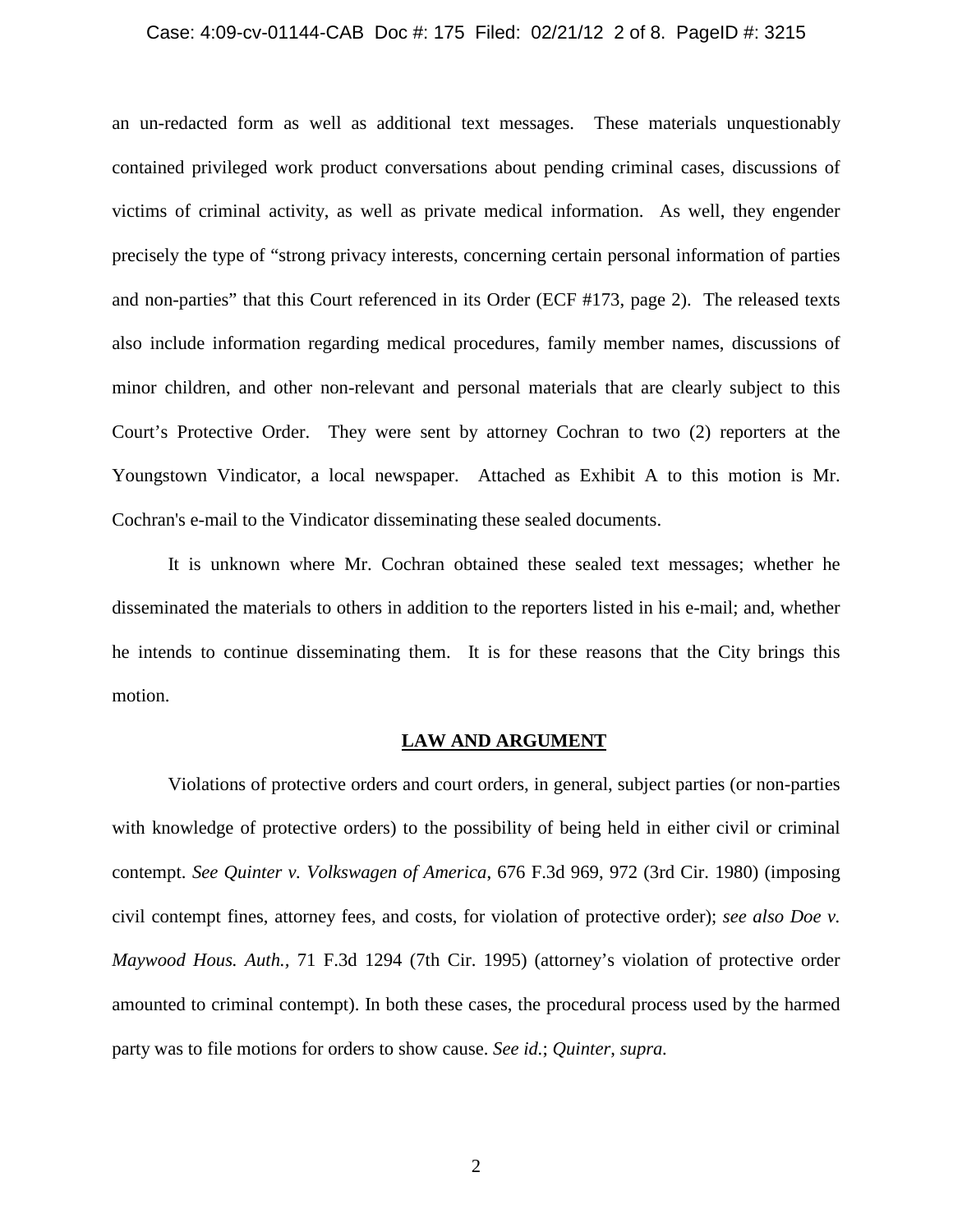#### Case: 4:09-cv-01144-CAB Doc #: 175 Filed: 02/21/12 3 of 8. PageID #: 3216

The power of the federal courts to impose civil and criminal contempt stems from 18 U.S.C. § 401(c). To determine what sanction is appropriate in a given situation, courts consider the intended purpose of the sanction. *Falstaff Brewing Corp. v. Miller Brewing Company,* 702 F.2d 770,7 778 ( $9<sup>th</sup>$  Cir. 1983). If the court intends to "punish past defiance of a court's judicial authority, thereby vindicating the court", the court will find the party in criminal contempt. *Id.* If, however, "the court intends to compel an obedience to a court order" or compensation for the violator's adversary for the "injuries which result from the noncompliance" the court will find the party in civil contempt. *Id.* Finally, if the court intends to achieve both purposes, the court may find a party in both criminal and civil contempt. *United States v. Bayshore Associates, Inc.,*  934 F.2d. 1391 (6th Cir. 1991); *United States v. Laurins,* 857 F.2d 529, 534 (9th Cir. 1988) ("the same conduct may result in both civil and criminal contempt charges").

### **A. Civil Contempt**

Islamic Society and attorney Cochran's blatant violation of this court's February 13, 2012 "Opinion and Order" constitutes civil contempt. A party may be held in civil contempt for violating a protective order if the court finds by clear and convincing evidence that (1) the party violated an order of the court, (2) the violation cannot be considered a "substantial compliance" with the court's order, and (2) the violation was not based on a good faith reasonable interpretation of the order. *In re Dual-Deck Video Cassette Recorder Antitrust Litigation,* 10 F.3d 693, 695 (9th Cir. 1993). In the 6th Circuit, courts have found civil contempt violations for violating injunctions where a party, "violated a definite and specific order of the court requiring [them] to perform or refrain from performing a particular act or acts with knowledge of the court's order**.**" Rolex Watch U.S.A. v. Crowley, 74 F.3d 716, 720 (6th Cir. Tenn. 1996).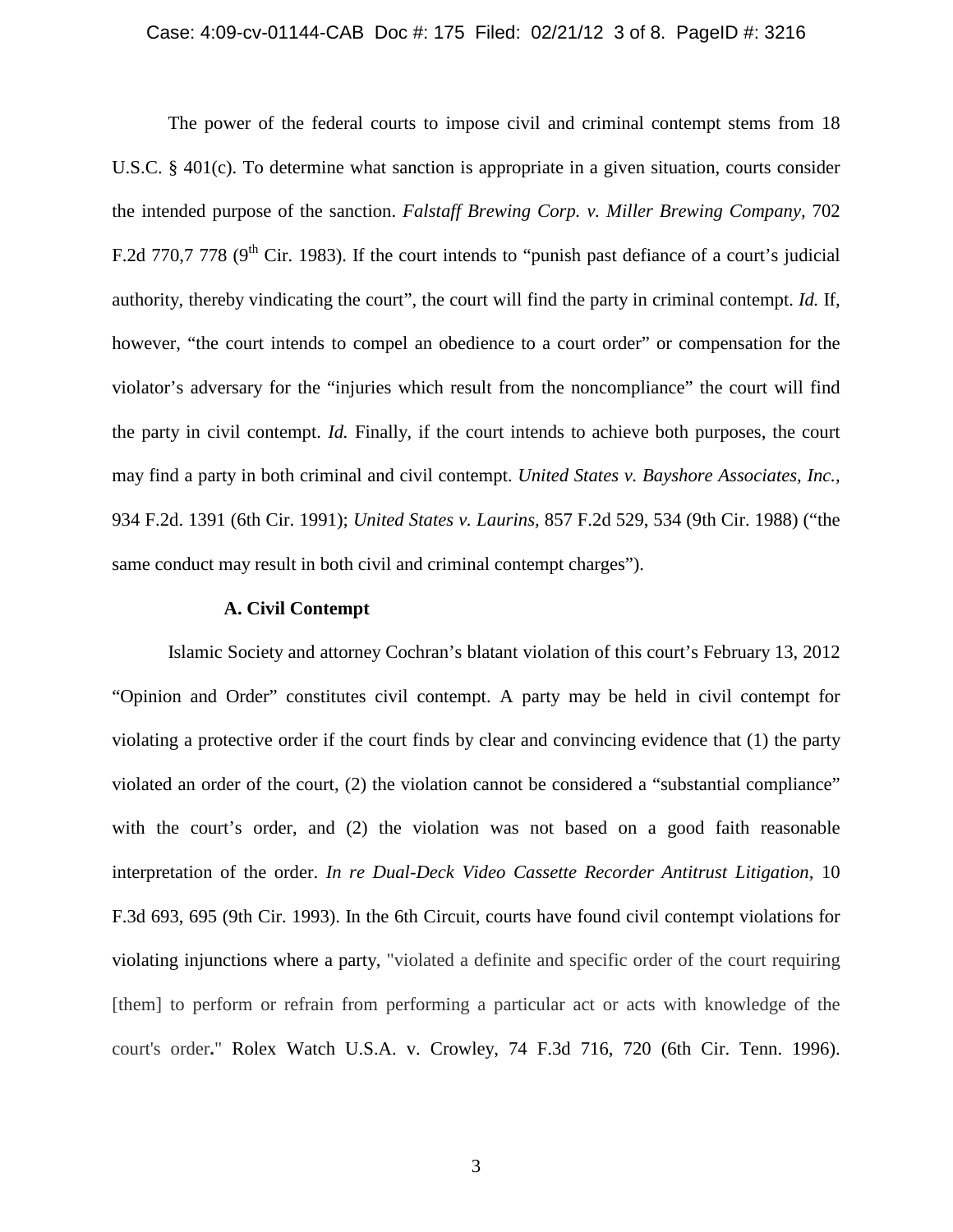#### Case: 4:09-cv-01144-CAB Doc #: 175 Filed: 02/21/12 4 of 8. PageID #: 3217

"Willfulness is not an element of civil contempt, so the intent of a party to disobey a court order is irrelevant to the validity of a contempt finding." *Id.*

Islamic Society and attorney Cochran violated this court's definite and specific February 13, 2012 order. Therefore, Islamic Society and attorney Cochran's behavior satisfies each of the elements of civil contempt. This Court's February 13, 2012 "Opinion and Order" clearly orders the parties "review the material submitted under seal and shall redact all information that is prohibited by federal and state law or the Court's local rules from disclosure" "*before* the Court permits the dissemination of materials subject to the protective order or unseals the remaining sealed documents." The parties are then required to "file all redacted records and certifications no later than February 22, 2012." Islamic Society, "may object to the redactions within seven days of the records being made available on the Court's docket." Therefore, Islamic Society is not entitled to view, nor may it disseminate any of the materials subject to the Court's original Protective Order before the necessary redactions are made, and the ordered certifications are filed with the court. Additionally, nowhere in the Court's Order is Islamic Society or attorney Cochran permitted to make any necessary redactions on their own before the parties i.e., Plaintiff and Defendants, make the necessary redactions. Islamic Society and attorney Cochran sent sealed text messages to the Youngstown Vindicator before the records with the necessary redactions along with the certifications had been filed with the court. Therefore, Islamic Society and attorney Cochran violated the Court Order.

Second, because Islamic Society and attorney Cochran directly violated the express provisions of the order, their conduct cannot be considered to be in "substantial compliance with the order." The order expressly mandated that the parties are to review materials "before the Court permits the dissemination of materials subject to the protective order." Therefore, Islamic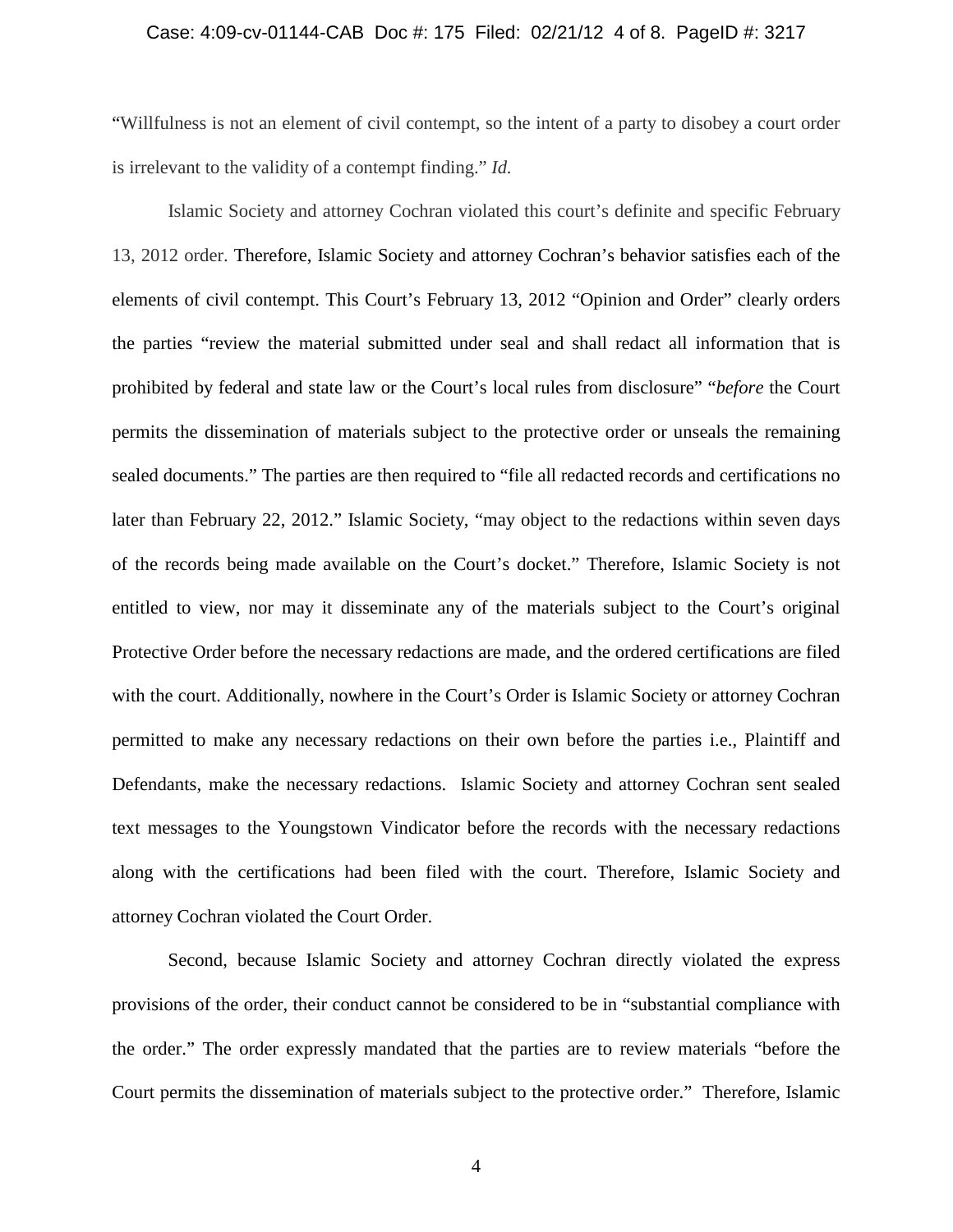#### Case: 4:09-cv-01144-CAB Doc #: 175 Filed: 02/21/12 5 of 8. PageID #: 3218

Society cannot be considered to be in substantial compliance with the original protective order and this Court's February 13, 2012 order. Finally, Islamic Society cannot argue that the violation was based on a good faith or reasonable interpretation of the order. The Court's February 13, 2012 order was clear, no materials were to be disseminated until after the parties reviewed the documents and redacted all information in accordance with "federal and state law or the Court's local rules."

As a remedy for civil contempt, federal courts may impose monetary sanctions which may be compensatory, coercive, or both. *See National Labor Relat. Bd. v. Aquabrom, Division of Great Lakes Chem. Corp.,* 855 F.2d 1174, 1187 (6th Cir.1988). The factors considered by courts when imposing civil contempt sanctions include: (1) the harm from noncompliance (2) the probably effectiveness of the sanction; (3) the contemnor's financial resources and the burden the sanctions may impose; and (4) the contemnor's willfulness in disregarding the court's order. *United States v. United Mine Workers of America*, 330 U.S. 258, 303-304 (1947). Monetary sanctions will be effective in deterring Islamic Society and attorney Cochran from continuing to violate the order. Furthermore, it is clear from their behavior that both Islamic Society and attorney Cochran willfully violated the order.

#### **B. Criminal Contempt**

Islamic Society and attorney Cochran violated this court's Protective Order with full knowledge of its terms, therefore Islamic Society and/or attorney Cochran should also be held in criminal contempt. A criminal contempt conviction requires a finding that the defendant: (1) had notice of the court order, (2) disobeyed it, (3) and did so with intent or willfulness. *United States v. Bibbins,* 3 F. App'x 251, 253 (6th Cir. 2001). To establish intent or willfulness a party must act "with a willfulness that implies a deliberate or intended violation, as distinguished from an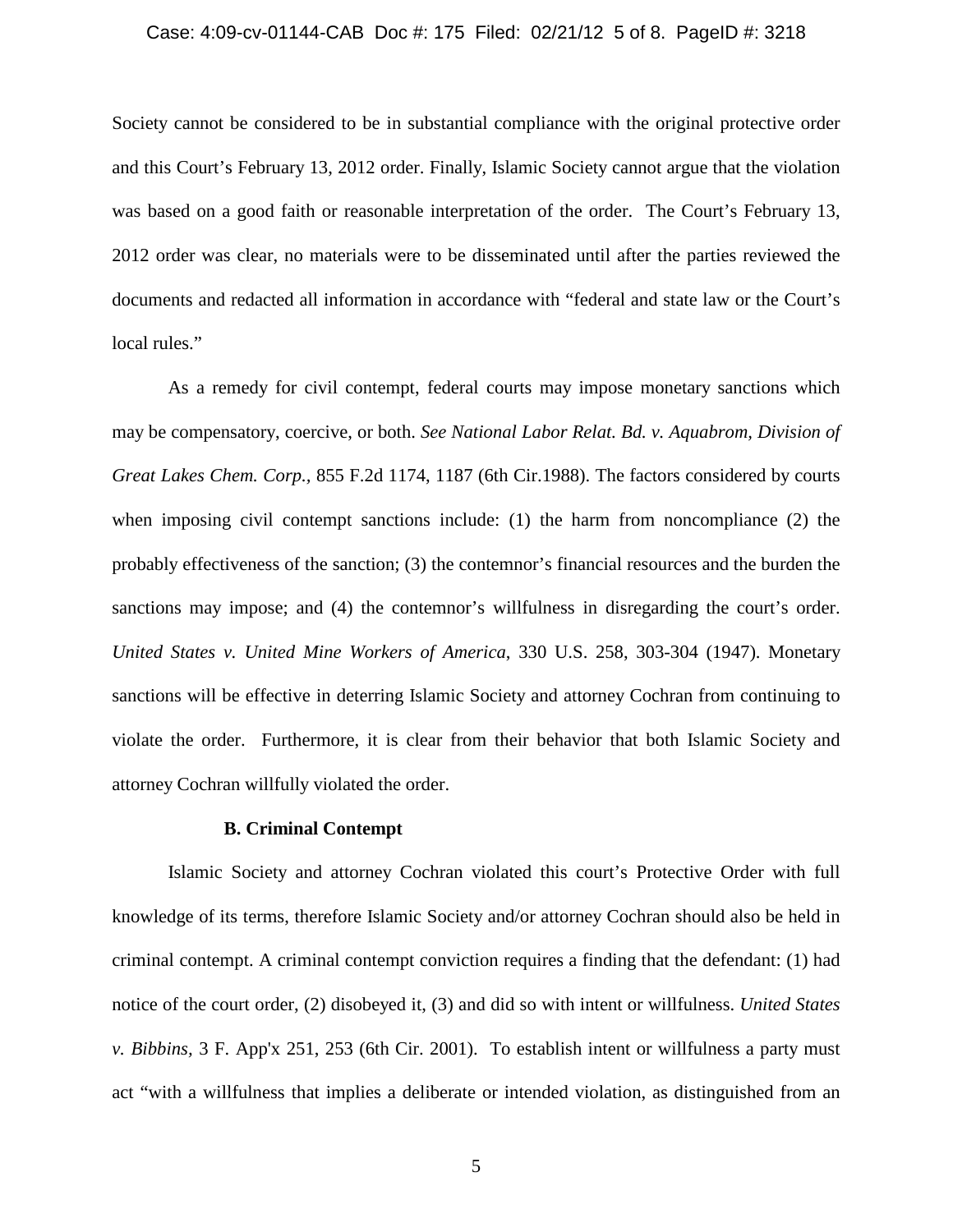#### Case: 4:09-cv-01144-CAB Doc #: 175 Filed: 02/21/12 6 of 8. PageID #: 3219

accidental, inadvertent, or negligent violation" *Id.* at 254. These elements must be proved beyond a reasonable doubt. *See id.*

In this case at bar, attorney Cochran was fully aware of the guidelines and requirements imposed on the parties by this Court's February 13, 2012 "Opinion and Order." Attorney Cochran had notice of the "Opinion and Order" because as Islamic Society's counsel he was served with a copy of the Order. He knew that the Order required the parties to redact certain confidential information before any of the materials that were subject to the original protective order could be disseminated. Attorney Cochran, however, disobeyed the order by disseminating materials to the Youngstown Vindicator before the parties had an opportunity to redact information as required by the order. It is apparent that he acted willfully in violation of this order because, as a lawyer, he would clearly understand the terms of the Order and the requirements that must be fulfilled before anyone may disseminate sealed materials. Knowing full well of the requirements imposed on the parties before the materials could be disseminated, he chose to ignore these requirements and disseminated text messages that were subject to the protective order before the required redactions were made, filed with the court, and the necessary certifications were filed.

#### **C. The Court's Inherent Powers to Sanction**

Federal courts also possess the power to impose sanctions against both parties and attorneys for willful disobedience of its orders pursuant to the Court's inherent powers- powers that are not governed by rule or statute, but "by the control necessarily vested in courts to manage their own affairs" *Chamber v. NASCO, Inc.,*501 U.S. 32, 43 (1991). Even where other sanctions can be imposed under other rules or laws, courts still have the power to sanction a party or attorney under their inherent authority. *See Metz v. Unizan Bank,* 655 F.3d 485, 490 (2011)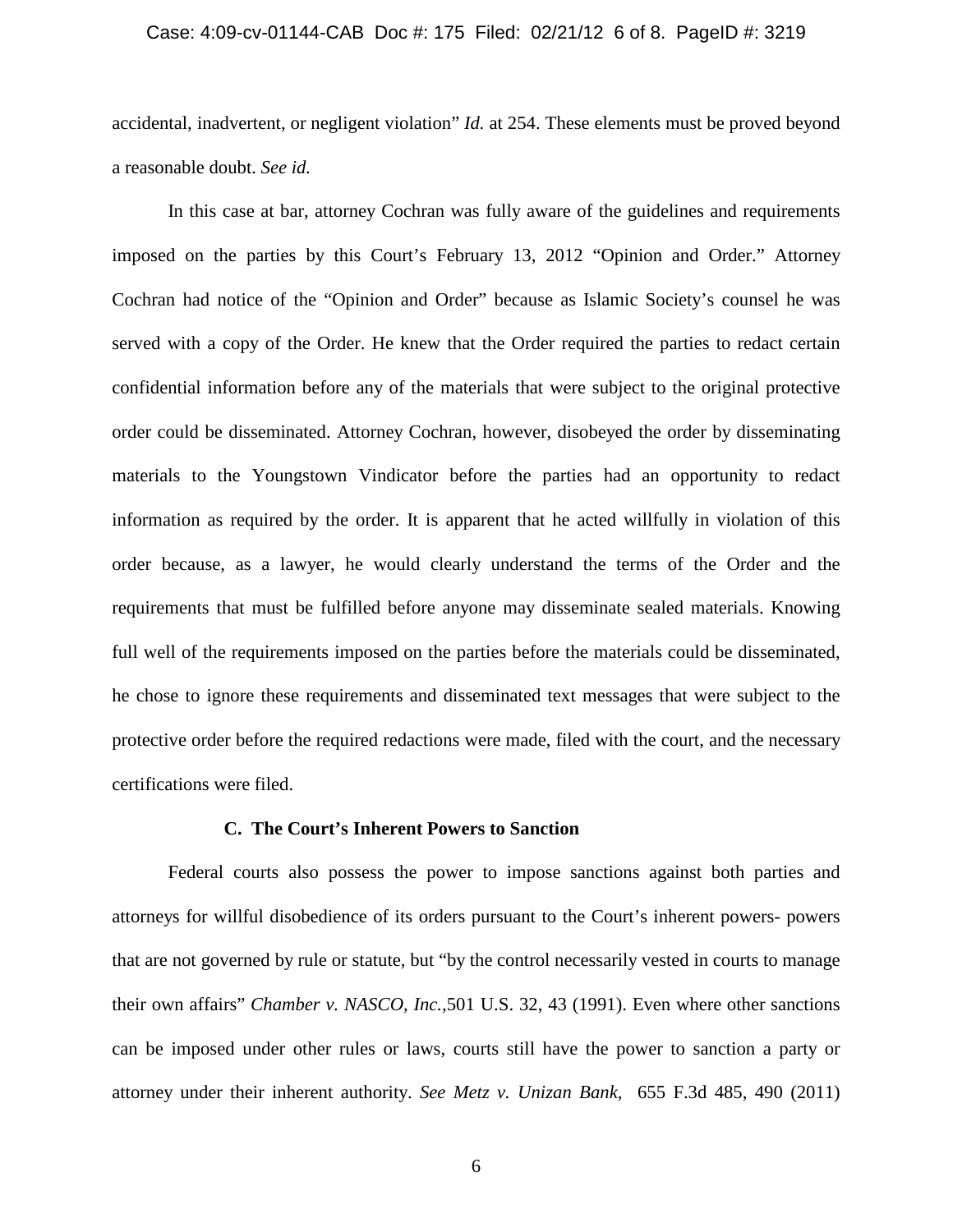#### Case: 4:09-cv-01144-CAB Doc #: 175 Filed: 02/21/12 7 of 8. PageID #: 3220

(upholding the District Court's decision imposing sanctions on a lawyer where his conduct would also subject him to sanctions under F.R.C.P. 11). The Court may sanction a party or attorney under its inherent power where that party acts in "bad faith". *Id.*

Attorney Cochran acted in bad faith by willfully violating the agreed Protective Order as well as this Court's Opinion and Order (ECF#173) as stated above. Attorney Cochran and Islamic Society knew full well of the requirements imposed on the parties to redact information and certify the redactions to the Court before any materials subject to the protective order could be disseminated. They simply chose to willfully disregard this Court's Order.

Respectfully submitted,

/s/ Kenneth P. Abbarno Kenneth P. Abbarno (0059791) **REMINGER CO., L.P.A.**  1400 Midland Building 101 Prospect Avenue West Cleveland, Ohio 44115 (216) 687-1311 (216) 687-1841-Fax *Attorney for Defendant City of Youngstown*

*/s/ Robert S. Yallech*

Robert S. Yallech (0075494) REMINGER CO., L.P.A. 11 Federal Plaza Central, Suite 300 Youngstown, OH 44503 Ph. 330.744.1311 Fax 330.744.7500 Email: [ryallech@reminger.com](mailto:ryallech@reminger.com) *Attorney for Defendant City of Youngstown*